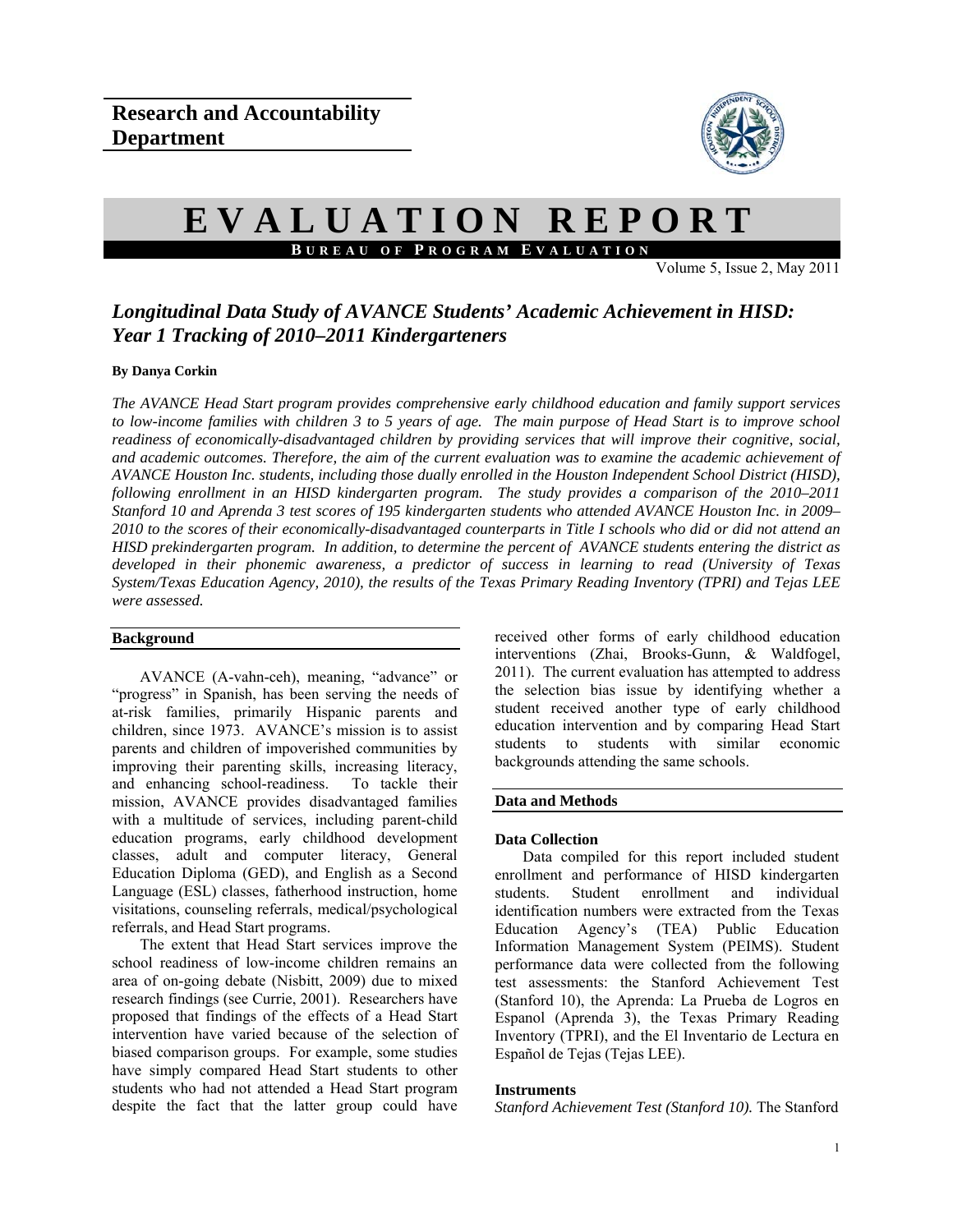*La prueba de logros en español, Tercera edición (Aprenda 3).*The Aprenda 3 is a norm-referenced, standardized achievement test in Spanish, and is used to assess the level of content mastery for students who receive instruction in Spanish. The Aprenda assesses students' academic achievement in the same content areas as the Stanford; however, the Aprenda is not a translation of the Stanford. The current evaluation also used the Aprenda NCE scores from the reading and mathematics subtests to assess student achievement.

and mathematics subtests are reported in the current

evaluation to assess student achievement.

*Texas Primary Reading Inventory (TPRI, 2010).*The Texas Primary Reading Inventory (TPRI) is a teacheradministered assessment of reading skills for children. The primary purposes of the TPRI are to facilitate a teacher's capacity to identify children at-risk for reading difficulties, including dyslexia, and to determine the appropriate instructional objectives and interventions for these students. Kindergarten students first take the TPRI screening test, which assesses their letter knowledge and phonemic awareness to determine whether they are developed (D) or are still developing (SD). Students who score developed on the screening section are not likely to be at risk of developing reading difficulties. For students who score still developing on the screening section, additional portions of the inventory are administered. The current evaluation gathered students' results on the Screening Assessment, Phonological Awareness Inventory 1 (*Rhyming)* and Graphophonemic Knowledge Inventory 6 (*Letter Name Identification)*.

*El Inventario de Lectura en Español de Tejas (Tejas LEE).* The Tejas LEE measures reading skills important to the development of Spanish reading and comprehension in kindergarten through 3<sup>rd</sup> grade. Similar to the TPRI, it can be used to determine appropriate instructional interventions. The levels of performance include Desarrollado/Developed, Nivel Esperado/Expected performance, and Nivel de Intervención/Needs Intervention. The current evaluation included the levels of performance on Inventory 1 (*Identificación de las letras*/*Letter Naming*) assessing graphophonemic knowledge and Inventory 6 (*Identificación del sonido inicial/Identify Initial Sound)* assessing phonological awareness. These two inventories were selected because they are comparable to the two TPRI inventories previously discussed.

## **Study Sample**

To determine the students to include in this evaluation, AVANCE Houston Inc. provided HISD with a list of students enrolled in their program in 2009. Of the 789 students on the list, 397 were identified as enrolled in HISD based on the district's PEIMS 2010–2011 database. Of those 397 students, 202 were classified as being in prekindergarten, while 195 were classified as being in kindergarten. Because students in the district are not tested by uniform assessments until they reach kindergarten, the current evaluation examined the performance of the 195 kindergartners who were previously enrolled in the AVANCE Houston Inc. program. Of the 195 AVANCE students, approximately 55 percent had been dually enrolled in HISD, while the other 45 percent had been enrolled in an AVANCE stand-alone program. Upon identifying the 195 AVANCE kindergarteners, data of all of the kindergarteners who did not attend AVANCE but who did attend the same Title I elementary schools were used as student comparison groups for this evaluation.

**Table 1** provides demographic information, according to the 2010–2011 PEIMS data, of the 2009 AVANCE Head Start students in HISD kindergarten in 2010–2011 compared to all other kindergarteners in HISD. In addition, AVANCE students' performance was compared to kindergarteners who attended the same Title I schools as the 2009 AVANCE Head Start students. All further analyses conducted used this smaller subset of kindergarteners who attended the same Title I schools as the 2009 AVANCE Head Start students (See **Appendix A** for the list of Title I schools). The students in the AVANCE Head Start program were more likely to be Hispanic, limited English proficient, bilingual, economically disadvantaged, and at-risk compared to HISD students that had not been enrolled in the program the previous year.

# **How did AVANCE students' Stanford 10 and Aprenda 3 reading and math scores compare to the scores of their Title I school peers?**

To determine how the 2009 AVANCE students compare to other kindergarteners in the district attending the same Title I schools in terms of reading and math achievement levels, several comparison groups were created for the current analyses. Because the vast majority of AVANCE students were economically disadvantaged (98.5 percent), to address potential selection bias, three comparison groups were chosen based on students' economic status. The economically-disadvantaged comparison groups were further bifurcated by whether or not these students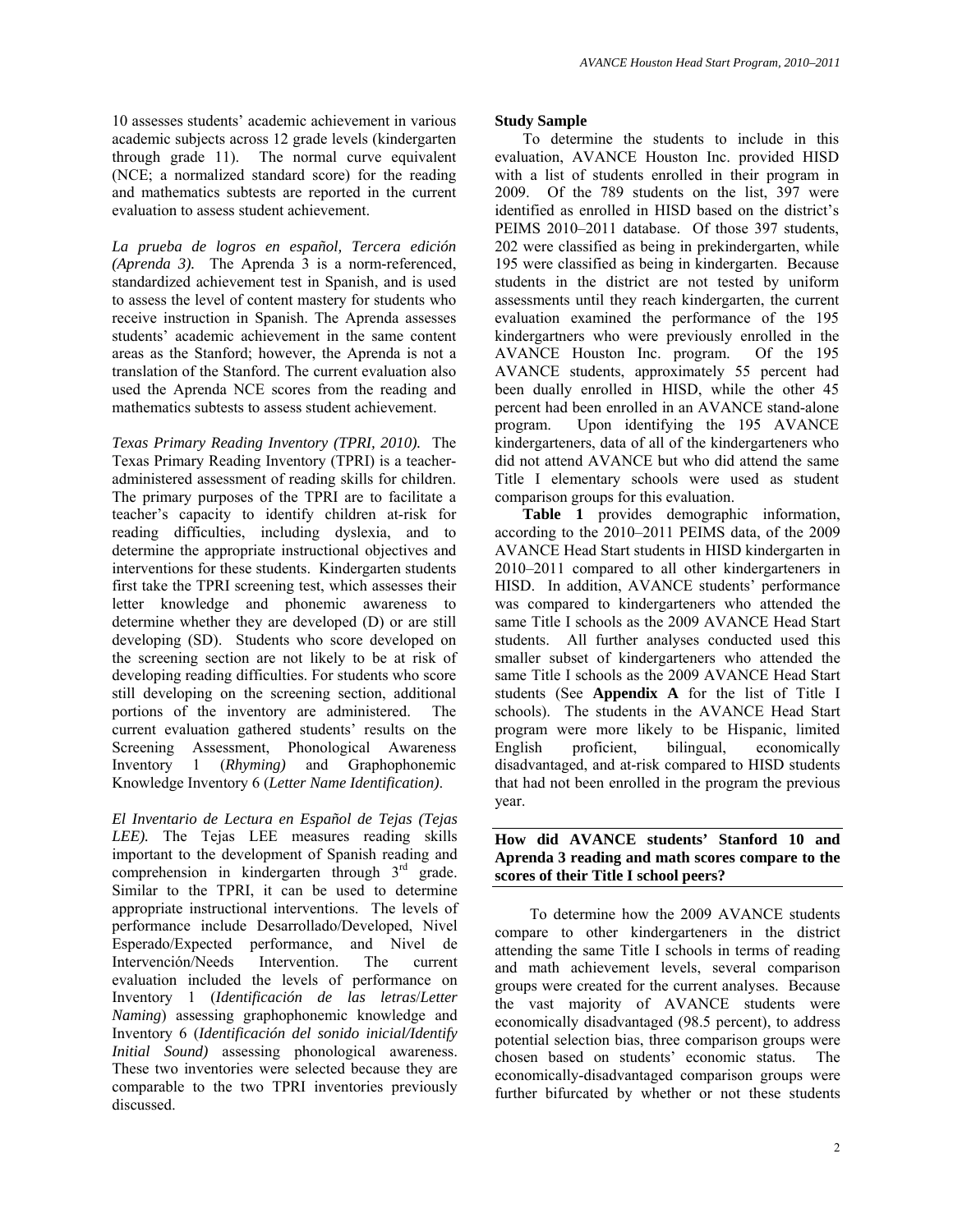| Table 1: 2010–2011 Demographics of HISD Kindergarteners by AVANCE and Non-AVANCE Student Groups |               |               |        |                     |                                 |                           |  |
|-------------------------------------------------------------------------------------------------|---------------|---------------|--------|---------------------|---------------------------------|---------------------------|--|
|                                                                                                 | <b>AVANCE</b> |               |        | <b>Non-AVANCE</b>   |                                 | <b>Non-AVANCE</b>         |  |
|                                                                                                 | $(N = 195)$   |               |        | <b>Overall HISD</b> |                                 | <b>Comparable Title I</b> |  |
|                                                                                                 |               |               |        | $(N = 16,449)$      | <b>Schools</b><br>$(N = 3,038)$ |                           |  |
|                                                                                                 |               |               |        |                     |                                 |                           |  |
|                                                                                                 | N             | $\frac{0}{0}$ | N      | $\frac{0}{0}$       | N                               | $\frac{0}{0}$             |  |
| Gender                                                                                          |               |               |        |                     |                                 |                           |  |
| Female                                                                                          | 103           | 52.8          | 8,054  | 49.0                | 1,491                           | 49.1                      |  |
| Male                                                                                            | 92            | 47.2          | 8,395  | 51.0                | 1,547                           | 50.9                      |  |
| Race/Ethnicity                                                                                  |               |               |        |                     |                                 |                           |  |
| African American                                                                                | 23            | 11.8          | 3,849  | 23.4                | 489                             | 16.1                      |  |
| Hispanic                                                                                        | 169           | 86.7          | 10,545 | 64.1                | 2,386                           | 78.5                      |  |
| White                                                                                           |               | 0.5           | 1,318  | 8.0                 | 129                             | 4.2                       |  |
| Asian                                                                                           | $\theta$      | $\theta$      | 538    | 3.3                 | 11                              | 0.4                       |  |
| American Indian                                                                                 |               | 0.5           | 25     | 0.2                 | 4                               | 0.1                       |  |
| Pacific Islander                                                                                | $\mathbf{0}$  | 0.0           | 17     | 0.1                 | $\Omega$                        | 0.0                       |  |
| More than 2 Races                                                                               |               | 0.5           | 157    | 1.0                 | 19                              | 0.6                       |  |
| Limited English Proficient (LEP)                                                                | 134           | 68.7          | 7.503  | 45.6                | 1,415                           | 46.6                      |  |
| Economically-disadvantaged                                                                      | 192           | 98.5          | 13,599 | 82.7                | 2,734                           | 90.0                      |  |
| At-Risk                                                                                         | 166           | 85.1          | 11,530 | 70.1                | 2,209                           | 72.7                      |  |
| Immigrant                                                                                       | 1             | 0.5           | 591    | 3.6                 | 59                              | 1.9                       |  |
| English as a Second Language (ESL)                                                              | $\theta$      | $\theta$      | 432    | 2.6                 | $\overline{4}$                  | 0.1                       |  |
| Bilingual                                                                                       | 109           | 55.9          | 6,484  | 39.4                | 1,337                           | 43.9                      |  |
| Migrant                                                                                         |               | 0.5           | 48     | 0.3                 | 21                              | 0.7                       |  |
| Title I                                                                                         | 195           | 100.0         | 15,387 | 93.5                | 3,033                           | 99.8                      |  |
| Special Education                                                                               | 8             | 4.1           | 623    | 3.8                 | 108                             | 3.6                       |  |

*Note:* All data retrieved from PEIMS 2010–2011. † AVANCE students in the current analysis include students dually enrolled in HISD.

had attended an HISD prekindergarten program. The first comparison group consisted of economicallydisadvantaged students who were identified as not having attended prekindergarten in HISD the previous year. The second comparison group was economicallydisadvantaged students who had attended HISD prekindergarten the previous year. Finally, the third group consisted of non-economically-disadvantaged students who had attended the same Title I schools as AVANCE students.

One-way analyses of variance (ANOVAs) were conducted to test the effects of the four kindergarten subgroups identified based on the Stanford reading, Stanford math, Aprenda reading, and Aprenda math NCE scores. A univariate general linear model was used for the analysis and Type III sums of squares (tests of independent effects of variables) were used for significance testing. Results of the ANOVAs, presented in **Tables 2** and **3**, showed a statistically significant difference between kindergarten groups in Stanford reading *F*(3,1750) = 33.14, *p* < .001, Stanford math  $F(3,1757) = 34.46$ ,  $p < .001$ , Aprenda reading  $F(2,1391) = 27.40, p \le .001,$  and Aprenda math  $F(2,1393) = 20.38, p < .001$  scores. The values of eta squared were  $n_1 = 0.05$ ,  $n_2 = 0.06$ ,  $n_3 = 0.04$ , and  $n_1 = 0.03$ , respectively. Despite the statistical significance found

between groups, it appears that the kindergarten group effects on test scores were small.

Pairwise comparisons of mean scores on Stanford and Aprenda tests among the kindergarten groups were conducted using the Bonferroni correction. For Stanford, because there were four comparisons, a  $p \leq$ .013 level was used to identify statistically significant differences  $(.05/4 = .013)$ . For Aprenda, a  $p \le .017$ level was used.

### *Stanford 10 Posthoc Results*

Results of pairwise comparisons showed that AVANCE students scored significantly higher on both the Stanford reading and math subtests compared to their economically-disadvantaged counterparts who were not enrolled in an HISD prekindergarten program the previous school year. In terms of how AVANCE students performed compared to their economicallydisadvantaged peers who attended an HISD prekindergarten program, scores on both subtests between these two groups were not statistically significant. When compared to their noneconomically-disadvantaged counterparts, AVANCE students scored lower on both the Stanford subtests, but only the mean difference in the mathematics subtest was statistically significant. In other words, the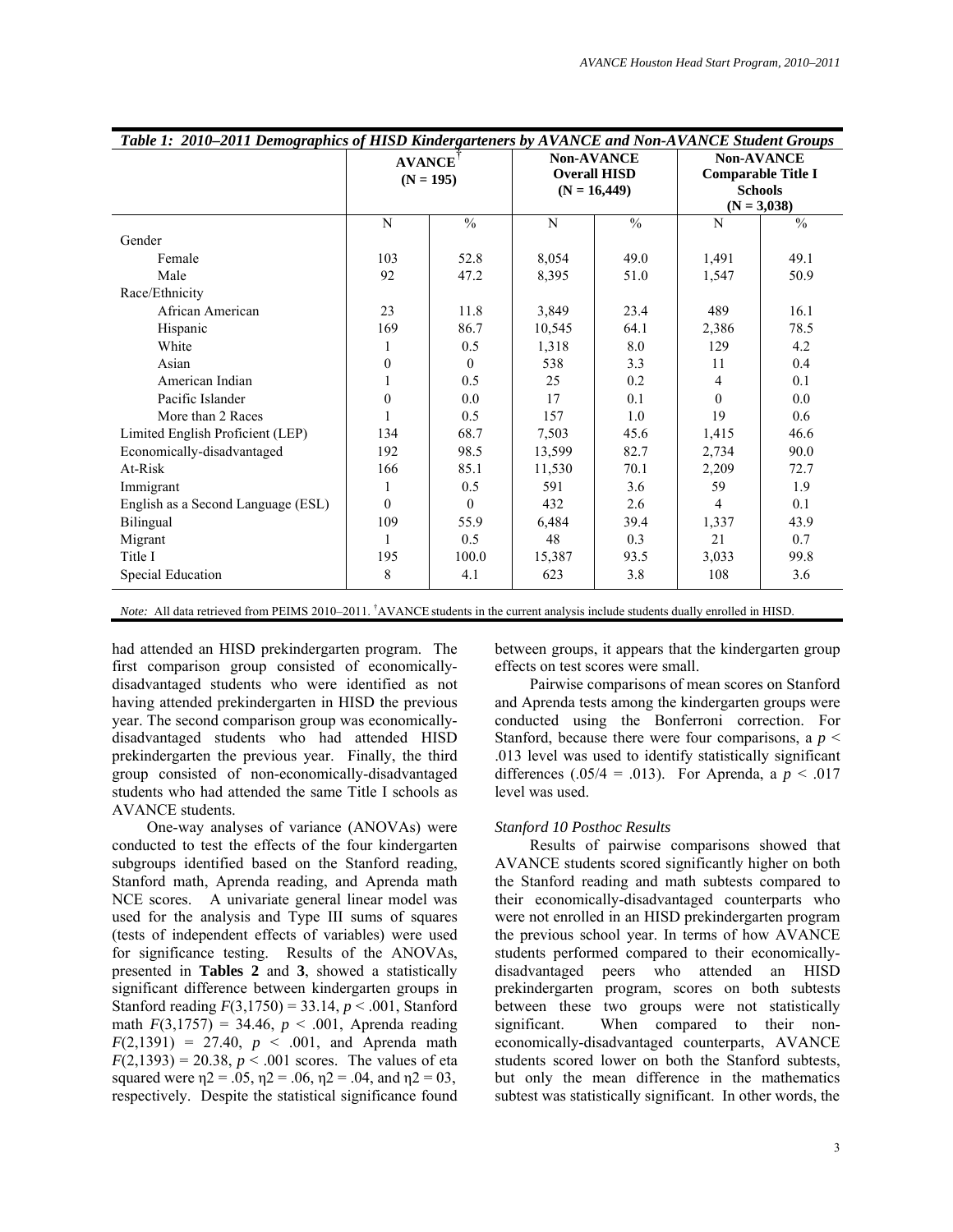| Table 2: Means and Standard Deviations of Stanford 10 Reading and Math Normal Curve Equivalent (NCE) |
|------------------------------------------------------------------------------------------------------|
| Scores by Economic Status and Prekindergarten Programs Among Kindergarteners in Comparable Title I   |
| <b>Schools</b>                                                                                       |

|             | <b>Non-AVANCE</b><br><b>AVANCE</b><br><b>Econ. Disadvantaged</b><br>Non-HISD Pre-K |                          |           | <b>Non-AVANCE</b><br><b>Econ. Disadvantaged</b><br><b>HISD Pre-K</b> |                              |           | <b>Non-AVANCE</b><br>Non-Disadvantaged |                 |       |     |                 |           |
|-------------|------------------------------------------------------------------------------------|--------------------------|-----------|----------------------------------------------------------------------|------------------------------|-----------|----------------------------------------|-----------------|-------|-----|-----------------|-----------|
|             | n                                                                                  | М<br><b>NCE</b>          | <b>SD</b> | n                                                                    | M<br><b>NCE</b>              | <b>SD</b> | n                                      | М<br>NCE        | SD    | n   | M<br><b>NCE</b> | <b>SD</b> |
| Stanford 10 |                                                                                    |                          |           |                                                                      |                              |           |                                        |                 |       |     |                 |           |
|             |                                                                                    | Reading 89 $51.12^{a**}$ | 18.71     |                                                                      | 379 42.19 <sup>a</sup>       | 18.49     | 1015                                   | 50.92           | 19.37 | 267 | 57.09           | 21.09     |
| Math        | 90                                                                                 | $48.66^{b**c}$           | 21.88     |                                                                      | 380 40.04 <sup>b</sup> 22.13 |           | 1018                                   | 49.15 21.06 269 |       |     | 57.01 $c^{**}$  | 21.07     |

*Table 3: Means and Standard Deviations of Stanford 10 Reading and Math Curve Equivalent (NCE) Scores by Prekindergarten Programs Among Kindergarteners in Comparable Title I Schools* 

|           |             | <b>AVANCE</b>           |           | $\cdot$<br>ິ<br><b>Non-AVANCE</b><br><b>Econ. Disadvantaged</b><br><b>Non-HISD Pre-K</b> |                  |           | <b>Non-AVANCE</b><br><b>Econ. Disadvantaged</b><br><b>HISD Pre-K</b> |                 |           |
|-----------|-------------|-------------------------|-----------|------------------------------------------------------------------------------------------|------------------|-----------|----------------------------------------------------------------------|-----------------|-----------|
|           | $\mathbf n$ | М<br>NCE                | <b>SD</b> | n                                                                                        | М<br><b>NCE</b>  | <b>SD</b> | $\mathbf n$                                                          | M<br><b>NCE</b> | <b>SD</b> |
| Aprenda 3 |             |                         |           |                                                                                          |                  |           |                                                                      |                 |           |
| Reading   | 102         | $65.31$ <sup>d***</sup> | 20.52     | 200                                                                                      | 52.84 $^{\rm d}$ | 20.28     | 1089                                                                 | 64.73           | 21.33     |
| Math      | 103         | $72.93$ <sup>e***</sup> | 22.01     | 200                                                                                      | $62.36^{\circ}$  | 22.84     | 1090                                                                 | 72.45           | 20.25     |

*Notes.* Differences in means with similar superscripts were statistically significant (Reported only for AVANCE vs. other groups).

\*\*\**p*<.001; \*\**p*<.017.; \**p*<.05. No economically disadvantaged students took Aprenda. <sup>†</sup>AVANCE students in the current analysis include students dually enrolled in HISD.

AVANCE students scored significantly lower in math than their non-economically-disadvantaged Title I peers (Table 2).

# *Aprenda 3 Posthoc Results*

A similar pattern of results emerged between groups in terms of the Aprenda scores. Results of pairwise comparisons showed that AVANCE students scored significantly higher on both the Aprenda reading and math subtests compared to their economically-disadvantaged counterparts who were not enrolled in an HISD prekindergarten program the previous school year. Once again, the difference in the scores on both subtests between the AVANCE students and their economically-disadvantaged peers who were enrolled in an HISD prekindergarten program were not statistically significant. The non-economicallydisadvantaged group was not included in the ANOVAs examining Aprenda mean score differences, because no students who attended the same Title I schools as the AVANCE students and who took the Aprenda were identified as non-economically-disadvantaged (Table 3).

# **How did AVANCE students' performance on the TPRI compare to the performance of their Title I school peers?**

**Table 4** displays the percent of students who scored "developed" according to the TPRI Screening Assessment. These results are aggregated by the same kindergarten subgroups identified previously. Some of the same patterns in results emerged between the four groups. A higher percentage of AVANCE students were identified as "developed" on the screening assessment (52.3 percent) when compared to their economically-disadvantaged peers who were not enrolled in HISD prekindergarten (29.0 percent). Once again, however, the percent of students who scored "developed" among AVANCE students was comparable to the percent that scored developed among economically-disadvantaged students who had attended prekindergarten the previous year (51.2 percent). In addition, a smaller percentage of AVANCE students were identified as "developed" when compared to their non-economicallydisadvantaged counterparts (60.6 percent).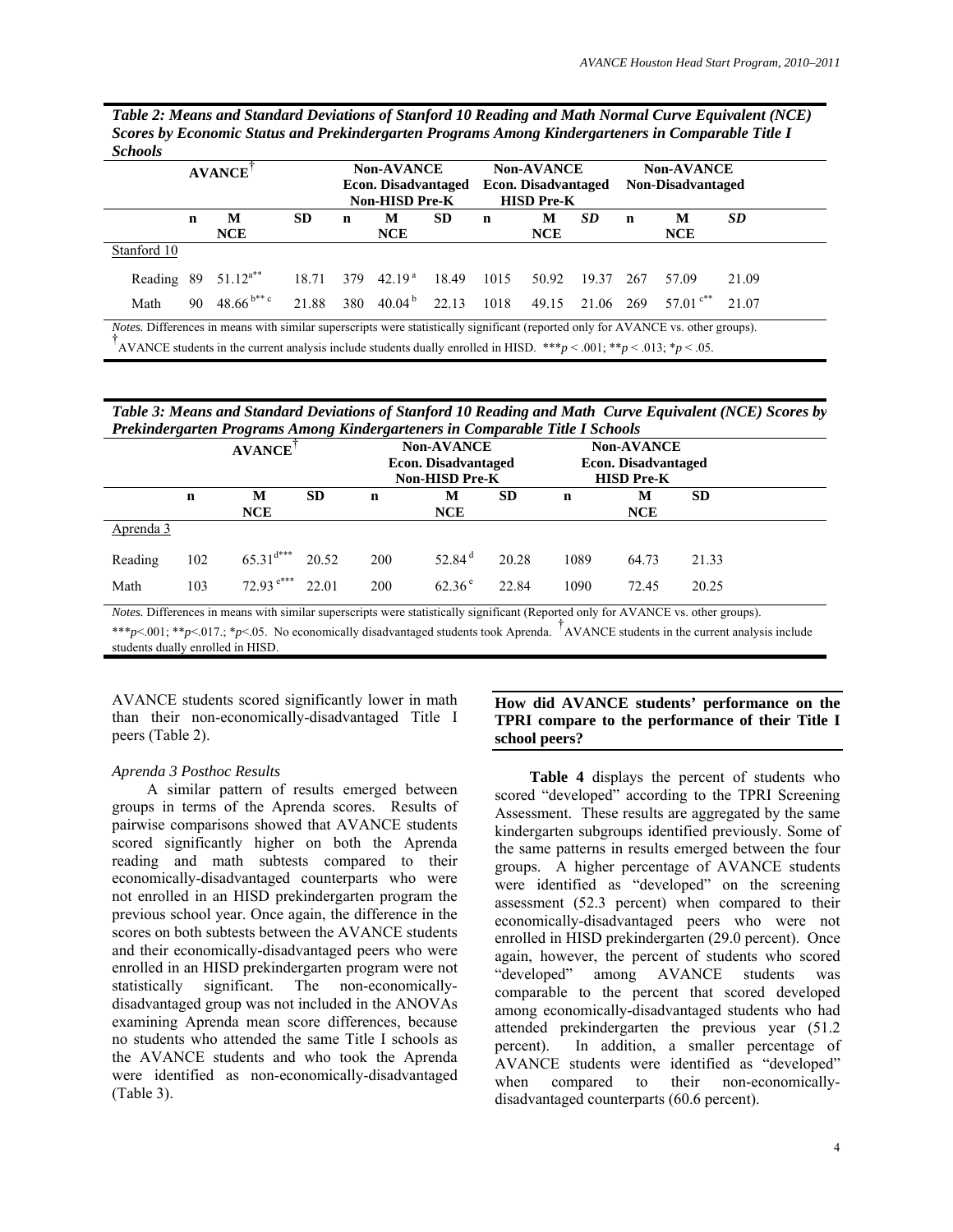Because it is optional for students who are deemed as "developed" on the screening section to take Inventories 1 and 6, the only students included in the analyses of the TPRI inventories were those identified by the screening section as "still developing." The results of the TPRI inventories are displayed in **Table 5.** On the TPRI Rhyming inventory, the AVANCE group had a higher percentage of "developed" students (29.3 percent) when compared to their economically-disadvantaged peers who had not been enrolled in an HISD prekindergarten program (21.7 percent). The percent of students who scored "developed" among AVANCE students was comparable to the percent that scored<br>
"developed" among economically-disadvantaged among economically-disadvantaged students who had attended prekindergarten (29.8 percent). However, a lower percentage of AVANCE students were identified as "developed" on the Rhyming inventory when compared to their noneconomically-disadvantaged peers (41.7 percent). On the Letter Name Identification inventory, the AVANCE group had the highest percentage of students identified as "developed" (68.3 percent) compared to the three comparison groups.

# **How did AVANCE students' performance on the Tejas LEE compare to the performance of their Title I school peers?**

**Table 6** displays the percent of students identified as performing either at the "desarrollado/developed" level or at "nivel esperado/expected" level on Inventories 1 (*Identificación de las letras*/*Letter Naming*) and 6 (*Identificación del sonido inicial/Identify Initial Sound)* of the Tejas LEE. On the Letter Naming inventory, once again, a higher percentage of AVANCE students were identified as performing at the "developed/expected" level (87.9 percent) compared to their economicallydisadvantaged peers (46.2 percent) who were not enrolled in HISD prekindergarten the previous year and compared to their non-economicallydisadvantaged counterparts (75.0 percent). At the same time, the percent of economically-disadvantaged students who did attend HISD prekindergarten the previous year scoring at the "developed/Expected" level (88.6 percent) was slightly higher than the percent of AVANCE students scoring at this level. A similar pattern was found relative to the results of the Identify Initial Sound inventory. Again, a higher percentage of AVANCE students were identified at the "developed/expected" level (93.9 percent) compared to their economically-disadvantaged peers (79.5 percent) who had not been enrolled in HISD prekindergarten and when compared to their non-economicallydisadvantaged counterparts (86.4 percent). The percent

among the economically-disadvantaged students who had been enrolled in HISD prekindergarten the previous year (94.1 percent) was slightly higher than the percent of AVANCE students scoring at this level.

### **Discussion**

AVANCE Houston Inc. aims to monitor the academic achievement of their students over a twelveyear period until graduation for the purposes of determining the short and long-term effects of receiving the AVANCE Houston, Inc. Head Start intervention. The AVANCE educational intervention may include the Head Start stand-alone program or the Head Start/HISD collaborative program where prekindergarten students receive instruction from both an AVANCE teacher and an HISD teacher. Working toward the goal of tracking the academic achievement of AVANCE students in both of these programs, the current evaluation provided the first analysis of AVANCE students' level of academic achievement. To conduct this analysis, the kindergarten test performance of the 2009 AVANCE prekindergarten cohort was compared to the test performance of economically-disadvantaged kindergarteners who had or had not been enrolled in HISD prekindergarten and to non-economically-disadvantaged kindergarteners who attended the same Title I schools. For the students that had not enrolled in an HISD prekindergarten program the previous year, it is not known whether they had received some other form of early childhood education. However, based on test scores, it seems unlikely that students within this group had received a formal early childhood intervention.

Overall, preliminary results suggest that students who receive the AVANCE Houston, Inc. Head Start intervention are benefitting academically the year following the Head Start intervention compared to their economically-disadvantaged peers attending the same Title I schools who were not enrolled in an HISD prekindergarten program the previous year. All of the assessment results that were examined in this evaluation consistently support this finding. Results from this evaluation also provide evidence that economically-disadvantaged students are benefitting from either attending AVANCE Head Start or prekindergarten in HISD since these two groups perform at about the same level and do significantly better than economically-disadvantaged students who may have not received a formal early childhood education. In addition, AVANCE Head Start students scored almost on par with their non economicallydisadvantaged peers attending the same Title I schools on the TPRI and Tejas LEE. In conclusion, the current findings seem to corroborate previous research that has examined the short-term effects of a Head Start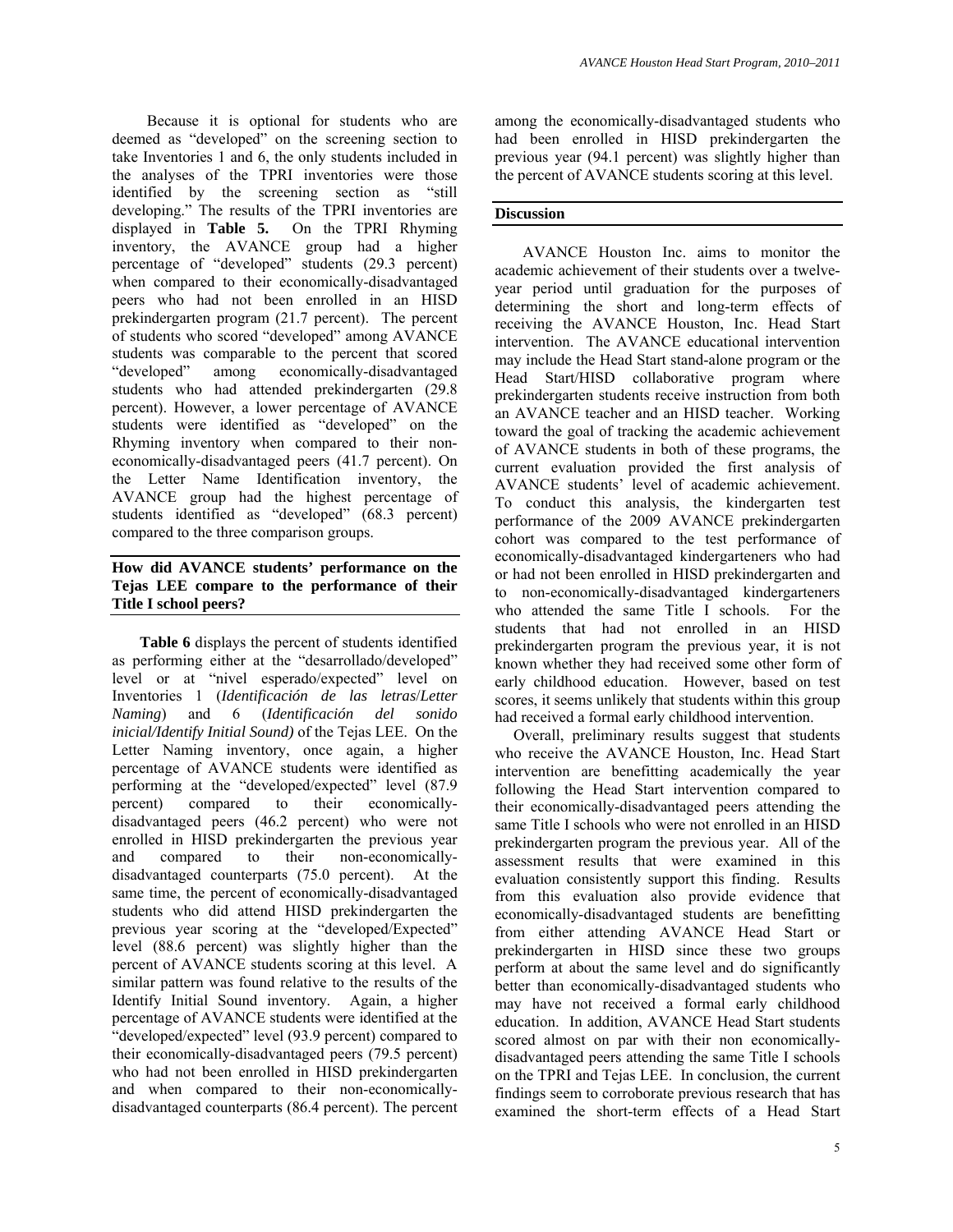| Table 4: Fercent of Students Identified as Developed at the Beginning of Tear Based on the Screening<br>Section of the TPRI by Economic Status and Prekindergarten Programs |               |                                                                   |                                                                      |                                               |  |  |  |
|-----------------------------------------------------------------------------------------------------------------------------------------------------------------------------|---------------|-------------------------------------------------------------------|----------------------------------------------------------------------|-----------------------------------------------|--|--|--|
|                                                                                                                                                                             | <b>AVANCE</b> | <b>Non-AVANCE</b><br><b>Econ. Disadvantaged</b><br>Non-HISD Pre-K | <b>Non-AVANCE</b><br><b>Econ. Disadvantaged</b><br><b>HISD Pre-K</b> | <b>Non-AVANCE</b><br><b>Non-Disadvantaged</b> |  |  |  |
| n Took TPRI BOY                                                                                                                                                             | 86            | 331                                                               | 929                                                                  | 207                                           |  |  |  |
| n "Developed" on<br>Screening                                                                                                                                               |               |                                                                   |                                                                      |                                               |  |  |  |
| % "Developed" on                                                                                                                                                            | 45            | 36                                                                | 476                                                                  | 129                                           |  |  |  |
| Screening                                                                                                                                                                   | 52.3          | 29.0                                                              | 51.2                                                                 | 60.6                                          |  |  |  |

*Table 4: Percent of Students Identified as "Developed" at the Beginning of Year Based on the Screening* 

<sup>†</sup><br>*Note:* AVANCE students in the current analysis include students dually enrolled in HISD.

| Table 5: Percent of "Still Developing" Screened Students Identified as "Developed" at the Beginning of |
|--------------------------------------------------------------------------------------------------------|
| Year on Inventories 1 and 6 of the TPRI by Economic Status and Prekindergarten Programs                |

|                            |               | <b>Non-AVANCE</b>                                   | <b>Non-AVANCE</b>                               |                                               |
|----------------------------|---------------|-----------------------------------------------------|-------------------------------------------------|-----------------------------------------------|
|                            | <b>AVANCE</b> | <b>Econ. Disadvantaged</b><br><b>Non-HISD Pre-K</b> | <b>Econ. Disadvantaged</b><br><b>HISD Pre-K</b> | <b>Non-AVANCE</b><br><b>Non-Disadvantaged</b> |
| n "Still Developing"       |               |                                                     |                                                 |                                               |
| on Screening               | 41            | 235                                                 | 453                                             | 84                                            |
| n "Developed" on           |               |                                                     |                                                 |                                               |
| Rhyming                    | 12            | 51                                                  | 135                                             | 35                                            |
| %"Developed" on<br>Rhyming |               |                                                     |                                                 |                                               |
|                            | 29.3          | 21.7                                                | 29.8                                            | 41.7                                          |
| n "Developed" on           |               |                                                     |                                                 |                                               |
| Letter ID                  |               |                                                     |                                                 |                                               |
|                            | 28            | 67                                                  | 274                                             | 55                                            |
| %"Developed" on            |               |                                                     |                                                 |                                               |
| Letter ID                  | 68.3          | 28.5                                                | 60.5                                            | 65.5                                          |

<sup>†</sup><br>*Note*: AVANCE students in the current analysis include students dually enrolled in HISD.

| Table 6: Percent of Students Identified Performing At least at the Expected Level (NE) at the Beginning of |
|------------------------------------------------------------------------------------------------------------|
| Year on Inventories 1 and 6 of the Tejas Lee by Economic Status and Prekindergarten Programs               |

|                                             |               | <b>Non-AVANCE</b>         | <b>Non-AVANCE</b>         |                          |
|---------------------------------------------|---------------|---------------------------|---------------------------|--------------------------|
|                                             |               | <b>Econ. Disadvantage</b> | <b>Econ. Disadvantage</b> | <b>Non-AVANCE</b>        |
|                                             | <b>AVANCE</b> | <b>Non-HISD Pre-K</b>     | <b>HISD Pre-K</b>         | <b>Non-Disadvantaged</b> |
| n Took Tejas Lee BOY                        | 99            | 171                       | 1012                      | 44                       |
| n "Developed/Expected"                      |               |                           |                           |                          |
| Level" on Letter Name                       | 87            | 79                        | 897                       | 33                       |
| % "Developed/Expected"                      |               |                           |                           |                          |
| Level" on Letter Name                       | 87.9          | 46.2                      | 88.6                      | 75.0                     |
| n "Developed/Expected<br>Level" on ID Sound |               |                           |                           |                          |
|                                             | 93            | 136                       | 952                       | 38                       |
| % "Developed/Expected"                      |               |                           |                           |                          |
| Level" on ID Sound                          | 93.9          | 79.5                      | 94.1                      | 86.4                     |

<sup>†</sup><br>*Note*: AVANCE students in the current analysis include students dually enrolled in HISD.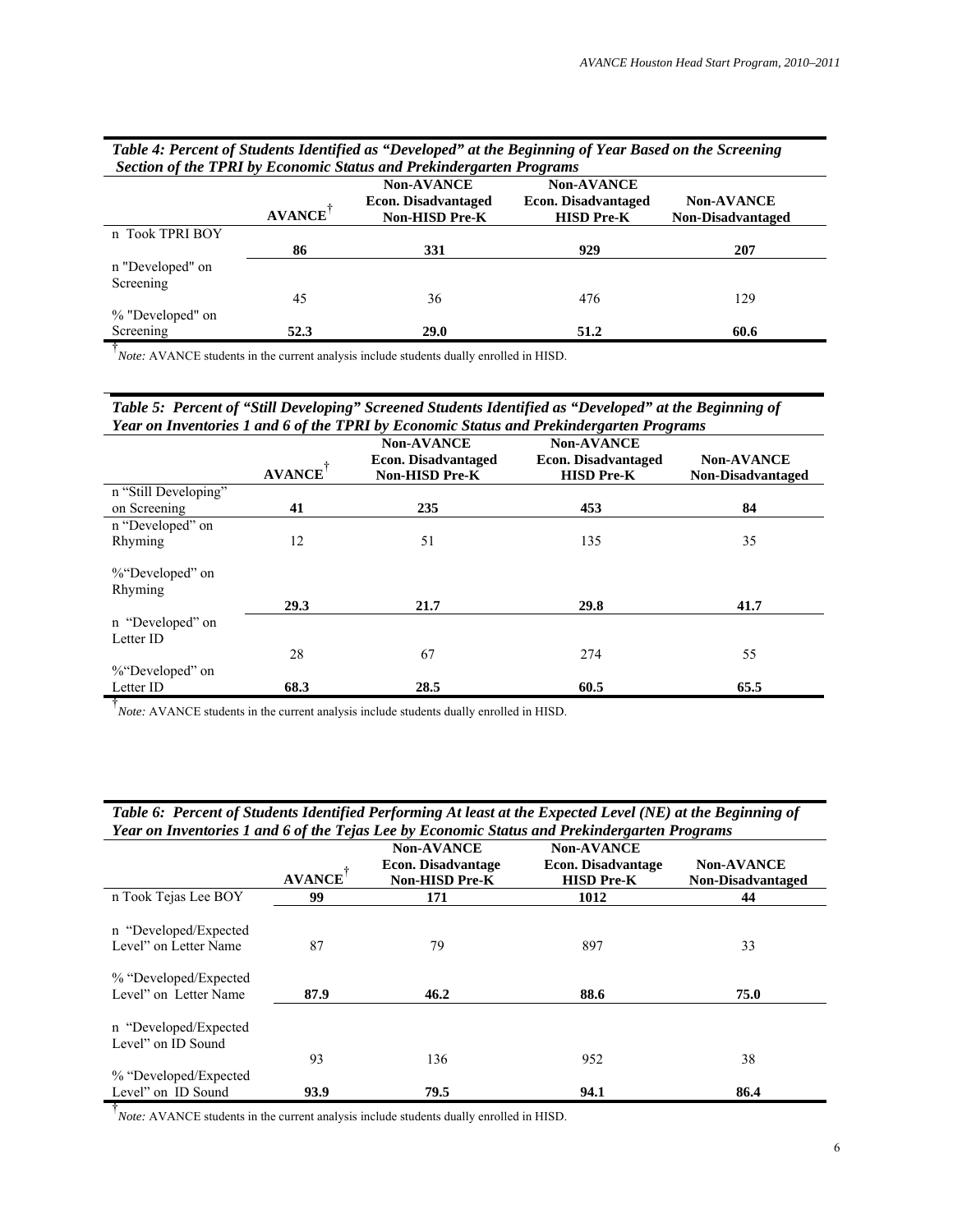intervention for students who are economically disadvantaged (see Currie, 2001).

Future evaluations will attempt to include a comparison of the academic performance levels between former students of the AVANCE Houston Inc. Head Start program and students who enter the district from other Houston area collaborative Head Start programs such as Gulf Coast Community Services Association (GCCSA), Harris County Department of Education (HCDE), and Neighborhood Centers Incorporated (NCI). Furthermore, future evaluations of the Houston area Head Start programs should include information regarding their curriculum and instruction and other program characteristics such as class sizes, teacher education, and child-staff ratio. Collecting information on these factors may help explain differences in student performance between early childhood education programs if they do indeed exist.

#### **References**

- Currie, J. (2001). Early childhood intervention programs: What do we know? *Journal of Economic Perspectives, 15*, 213-238.
- Nisbitt, R.E. (2009). Education is all in your mind. Retrieved April 19, 2011, from http://www.nytimes.com/2009/02/08/opinion/08nis bett.html.
- University of Texas System/Texas Education Agency. (2010). Texas primary reading inventory. Austin, TX.
- Zhai, F., Brooks-Gunn, J., & Waldfogel, J. (2011). Head Start and urban children's school readiness: A birth cohort study in 18 cities. *Developmental Psychology, 47*, 134-152.

For additional information contact the HISD Department of Research and Accountability at 713-556-6700 or e-mail Research@Houstonisd.org.